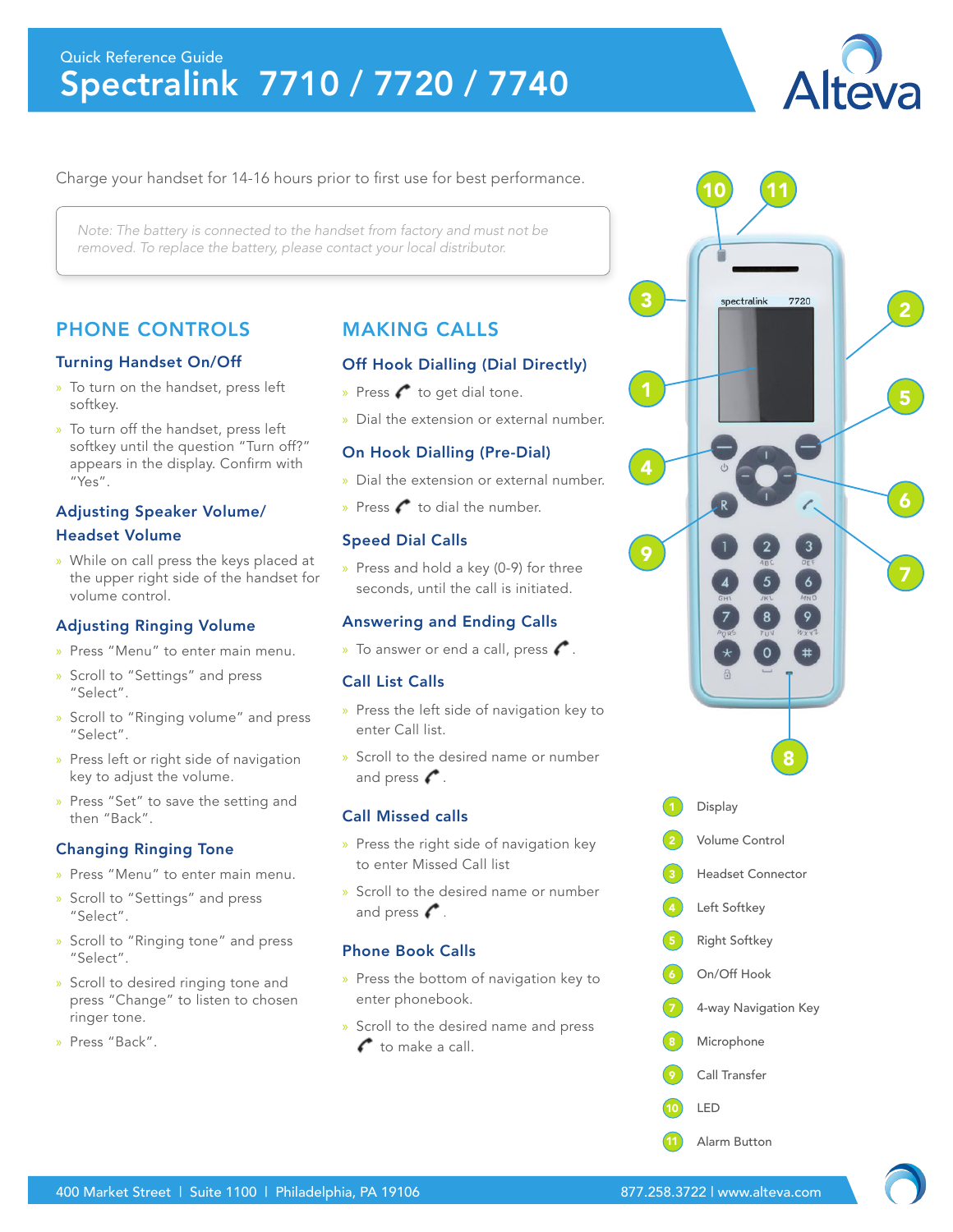# SPECTRALINK 7710 / 7720 / 7740

#### Adding a New Contact to Phone Book

- » Press "Menu" to enter main menu.
- » Scroll to "Phone Book" and press "Select".
- » Scroll to "Add name/number" and press "Select".
- » Type the name of the contact using the keys 2-9.
- » Scroll to number and enter the number of the contact (max 24 digits).
- » Press "Save" to store name and number.

If the display shows Memory full, it is necessary to delete one or more contacts from phone book.

#### Assigning Speed Dials

- » Press "Menu" to enter main menu
- » Scroll to "Phone Book" and press "Select".
- » Scroll to "Find Name" and press "Select".
- » Locate the desired name, and press "Details".
- » If more than one number: Scroll to the desired number and press "Select".
- » Scroll to "Add to speed dial" and press "Select".
- » Scroll to the desired position and press "Add name".
- » If position is occupied, press "Yes" to replace existing speed dial.

#### Locking/Unlocking Keypad

» Press left softkey followed by " " button to lock or unlock the keypad.

#### Silent mode On/Off

» Press left softkey, followed by the "#" but- ton to turn the handset silent mode on/off. In silent mode the ringer will be muted and the vibrator activated.

#### Exit menus

» Exit menus and return to start screen, press "R" button.

#### Speakerphone On/Off

- » While on a call, press "Loud on" to enable speakerphone.
- » To disable speakerphone, press "Loud off". Not available on 7710.

#### Microphone Mute On/Off

- » While on a call, press "Mic Mute" to turn microphone mute on.
- » Press "Mic On" to turn microphone mute off.

## Technical Specifications

#### Speech/Standby

Time Spectralink 7710 and 7720: Speech time: up to 23 (27 hours in economy mode). Standby time: up to 118 hours.

Spectralink 7740:

Speech time: up to 22 (25 hours in economy mode). Standby time: up to 90 hours. Speech/standby time with bluetooth enabled: up to 11/50.

#### **Temperature**

Operating temperature: -10-55°C/14º - 131º F. Charging temperature: 0°C - 40°C/ 32°F - 104°F

#### Handset Icons

| External incoming calls $\ldots \mathcal{V}$                      |
|-------------------------------------------------------------------|
| Internal incoming calls. $\ldots$                                 |
| Missed call. $\dots\dots\dots\dots$                               |
|                                                                   |
| Keypad locked. $\dots\dots\dots$                                  |
| Microphone muted $\ldots \ldots \overset{\mathbb{Q}}{\leftarrow}$ |
| Silent mode $\dots\dots\dots\dots\overset{\;\;\chi}{\;\;}$        |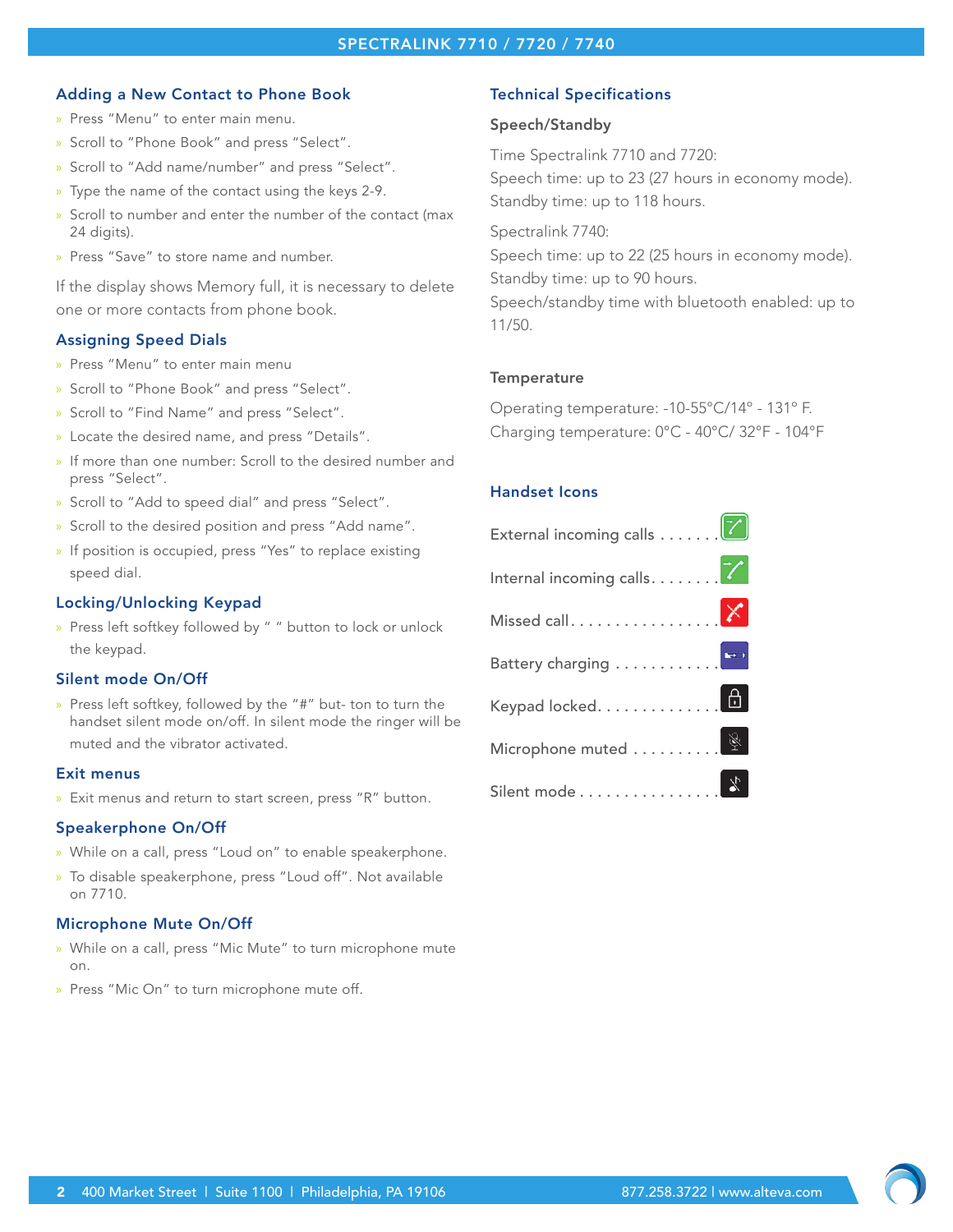## SPECTRALINK 7710 / 7720 / 7740

#### Important Safety Instructions

Before using your telephone equipment, you should always follow basic safety instruction to reduce the risk of fire, electrical shock and injury to persons, and damage to property.

- 1. Read and understand all instructions.
- 2. Follow all warnings and instructions including those marked on the product.
- 3. Unplug this product before cleaning. Do not use liquid cleaners or aerosol cleaners. Use damp cloth for cleaning.
- 4. Do not install the telephone equipment in the bathroom or near a wash bowl, kitchen sink, or laundry tub, in a wet basement, or near a swimming pool.
- 5. Slots or openings in the equipment are provided for ventilation to protect it from over-heating. These openings must not be blocked or covered.
- 6. The product should be operated only from the type of power source indicated on the instructions. If you are not sure of the type of power supply, consult your dealer or local power company.
- 7. Do not overload wall outlets and extension cords as this can result in fire or electrical shock.
- 8. Never push objects of any kind into this product through cabinet slots as they may touch dangerous voltage points or short out parts that could result in fire, electrical shock, or injury. Never spill liquid of any kind into this product.
- 9. 10. To reduce the risk of electrical shock or burns, do not disassemble this product. Opening or removing covers may expose you to dangerous voltages, dangerous electrical current, or other risks. Incorrect reassemble can cause electrical shock when the appliance is subsequently used. If the product need repair, consult your dealer.
- 10. Refer servicing to qualified service personnel.
- 11. Avoid using telephone during an electrical storm. There may be a risk of electrical shock from lightning.
- 12. Do not use the telephone to report a gas leak in the vicinity of the leak.
- 13. The charger must be placed on a hard, fat surface and connected to a functional power source depending on the country of use.
- 14. Do not place the base near microwave ovens, radio equipment, or nonground connected televisions. These appliances may cause electrical interference to the base or handset.
- 15. This telephone will not operate in the event of a blackout. Please keep a backup phone for emergencies.
- 16. Installation must be performed in accordance with all relevant national wiring rules.
- 17. Plug acts as Disconnect Device The socket outlet to which this apparatus is connected must be installed near the equipment and must always be readily accessible.
- 18. This device and its antenna must not be co-located or operating in conjunction with any other antenna or transmitter.
- 19. Warning The earpiece/mouthpiece region on the handset can attract and retain small metallic objects.

Safety: E215601

# Intrinsic safety

Do not use the handset in conditions where there is a danger of electrically ignited explosions.

# Exposure to sunlight, heat and moisture

Do not expose the wireless phone to direct sunlight for long periods. Keep the wireless phone away from excessive heat and moisture.

# Spare parts and accessories

Use only approved spare parts and accessories. The operation of nonapproved parts cannot be guaranteed and may even cause damage.

# Power failure

In the event of a power failure or fat battery, you cannot use the handset to make or receive calls.

# Battery Precautions

- 1. Periodically clean the charge contacts on both the charger and handset.
- 2. Exercise care in handling batteries in order not to short the batteries with conducting materials such as rings, bracelets, and keys. The batteries or conducting material may overheat and cause burns or fire.
- 3. Do not open or mutilate the batteries. Released electrolyte is corrosive and may cause damage to the eyes or skin. The electrolyte may be toxic if swallowed.
- 4. During charging batteries heat up. This is normal and not dangerous.
- 5. Lithium cell installation Caution Danger of Explosion if Battery is incorrectly replaced. Replace only with the same or equivalent type recommended by the manufacturer. Dispose of used batteries according to the manufacturer´s instructions.

# **Notices**

Before installing this equipment, users should ensure that it is permissible to be connected to the facilities of the local telecommunications company. The equipment must also be installed using an acceptable method of connection.

The customer should be aware that compliance with the above conditions may not prevent degradation of service in some situations.

Repairs to certified equipment should be coordinated by a representative designated by the supplier. Any repairs or alterations made by the user to this equipment, or equipment malfunctions, may give the telecommunications company cause to request the user to disconnect the equipment.

Users should ensure for their own protection that the electrical ground connections of the power utility, telephone lines and internal metallic water pipe system, if present, are connected together. This precaution may be particularly important in rural areas.